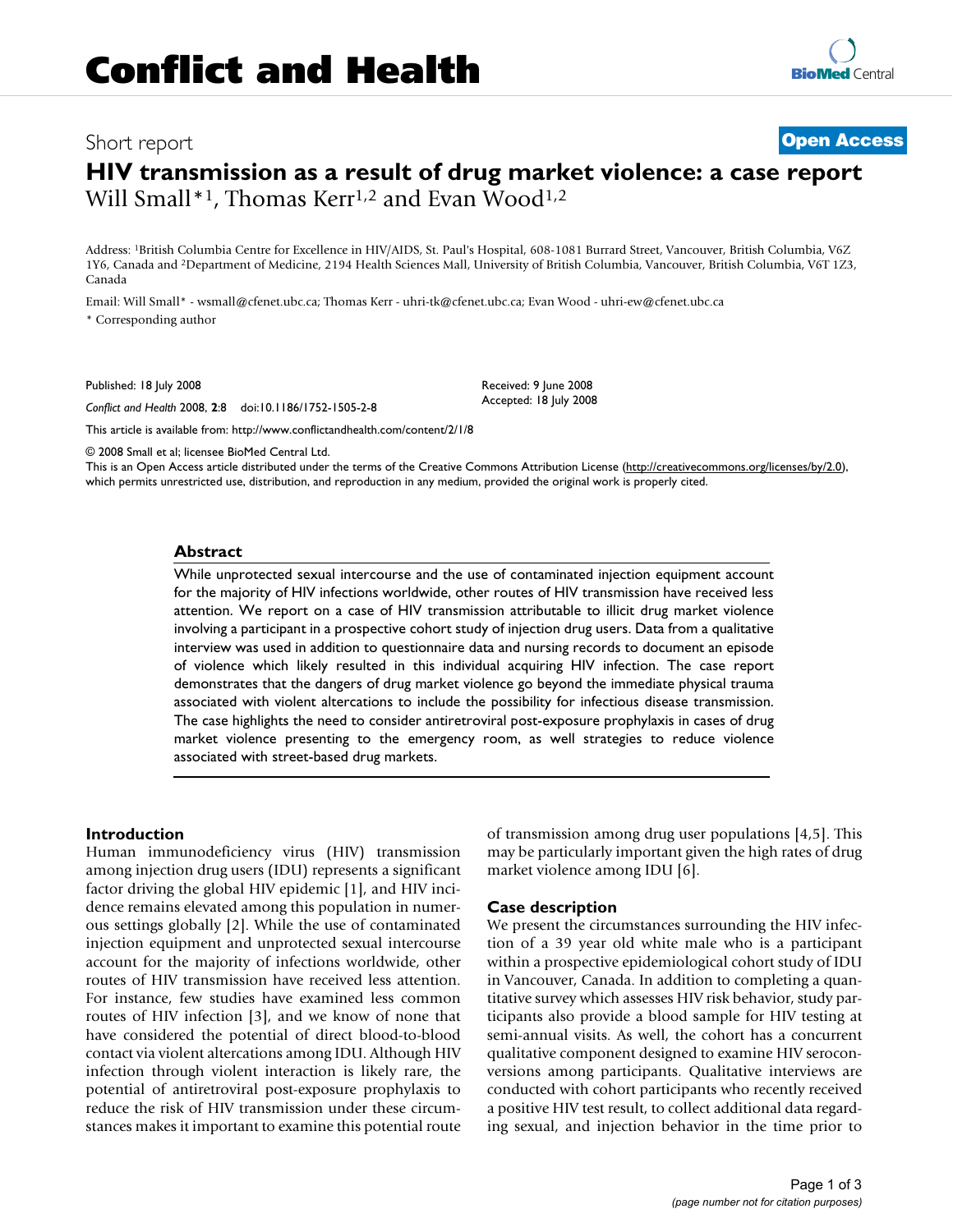seroconversion, as well as details regarding potential sources of infection. Data from qualitative interviews generate a detailed description of circumstances surrounding each individual's HIV infection and are triangulated with cohort data and nursing records from pre-test counselling.

The present case, to whom we have given the pseudonym 'Peter', was defrauded in the street drug market by an individual who had sold him "bunk" [counterfeit drugs] instead of \$50 worth of heroin he sought to purchase. When he next encountered the person who had defrauded him at a focal point of the local drug market, Peter attempted to obtain re-imbursement of his \$50. When reimbursement was refused, a physical altercation ensued, and the man who defrauded Peter was severely beaten. The assault was committed using his fists and no biting was involved. Peter came into contact with large volumes of the other man's blood, and reported that the skin on his own hands was broken in a number of places as a result of punching the victim. Peter reported having been aware that the victim was possibly HIV infected and that his open wounds posed potential for infectious disease transmission. However, he did not seek medical attention due to his fear of being identified by police.

Early in 2006, approximately 3 months after the incident, Peter presented to our research office for his semi-annual HIV test. Reviews of this participant's pre-test counseling nursing records from this study visit revealed that he suspected that he had been exposed to the HIV virus through the incident detailed above. In the six months prior to his positive test result, the present case was injecting drugs but his questionnaire data revealed that he denied any injection-related HIV-risks as he primarily injected alone and did not share syringes or ancillary equipment. Similarly, while the present case was sexually active in the 6 months prior to his seroconversion, he reported consistently using condoms and did not report any unprotected sex.

## **Discussion**

We have described a case of an individual whose HIV infection appears to be attributable to blood-to-blood contact which occurred during a violent encounter. The assault that likely resulted in this infection was sparked by a conflict in the local street-based drug market. Although this individual recognized that he had come into contact with the blood of a person he thought to be HIV positive, and was cognizant that there was potential for infectious disease transmission, he did not seek medical assistance.

Although violent encounters, particularly fistfights, involving HIV positive individuals have previously been identified as a mode of HIV transmission [3,7,8], this potential route of transmission has not been commonly reported, and as far we know, has never been reported among IDU. The present case suggests that the potential for HIV exposure should be explored among individuals involved in violent encounters in high HIV prevalence settings, especially among IDU, since the level of violence involved in this case is not unique [9,10]. This episode indicates that the dangers of violence among IDU extend beyond the immediate physical trauma associated with violent altercations to include the possibility for infectious disease transmission. The potential for high levels of violence among IDU to create opportunities for HIV transmission merits consideration of measures to provide antiretroviral post-exposure prophylaxis to individuals who have been involved in a violent encounter involving direct blood contact.

Within illegal drug markets violence is endemic and is employed for the purposes of punishment and conflict resolution [9-11], as persons buying or selling drugs in these markets have no recourse to legitimate authority to resolve disputes [12,13]. Therefore, effective practical interventions are needed to reduce the prevalence of drug market violence and mediate the negative health impacts that result. Substitution therapies (e.g., methadone, heroin prescription) and strategies to regulate or decriminalize particular illicit substances may hold potential to reduce violence among drug users and community levels of violence in neighborhoods where street-based drug markets currently operate [14].

Since the current study did not undertake phylogenetic analysis, it is not possible to be absolutely certain that the described assault on an HIV-positive male was the source of this individual's infection. However, given that blood contact resulting from violence has previously been documented as a route of HIV transmission, the details of this case do support the conclusion that an assault was very likely the source of infection. Additionally, comparison of data from study records and the qualitative interview revealed a high level of consistency in reported behavior and agreement between data sources.

## **Authors' contributions**

WS conducted the analyses of the interview data and prepared the first draft of the article. All authors contributed to the design of the study as well to the drafting and revision of the manuscript. All authors have approved the final manuscript.

## **Acknowledgements**

The authors wish to thank the study participants for their time and participation. We also thank the administrative staff at the B.C. Centre for Excellence in HIV/AIDS, as well as the VIDUS and SEOSI study staff for their research assistance.